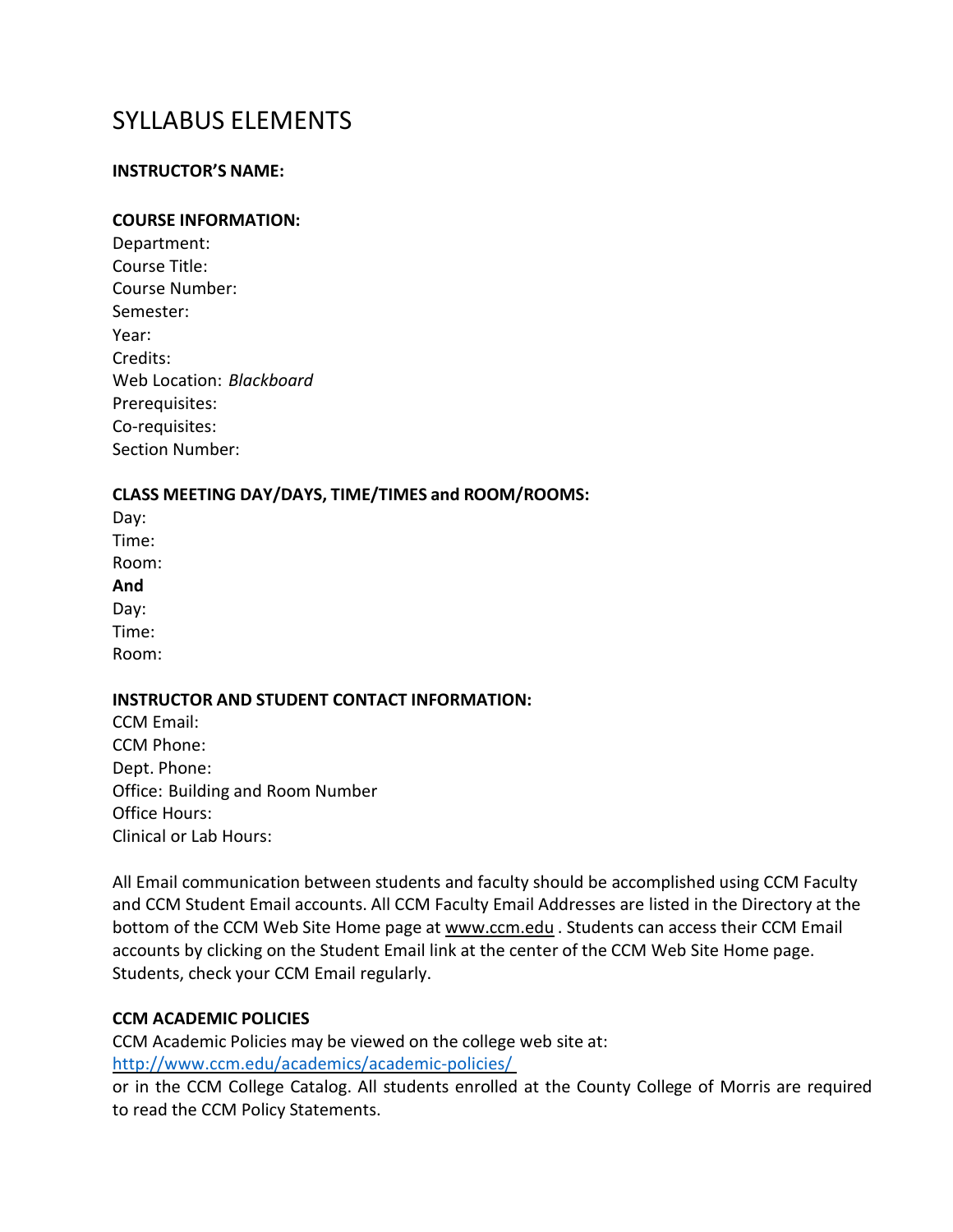Dept: Course: Course: Course Number 2

### **CCM POLICY GOVERNING ACCESS TO AND USE OF COPYRIGHTED WORKS**

Today it is easier than ever to share written and recorded material with others. CCM makes extensive use of technology to enhance instruction and learning. It is very important to recognize that most works found on the internet (as well as in books and journals) are protected by copyright—so you should be careful to make use of them in manner that is proper for your education. Improper use or sharing of copyrighted work is a violation of the Student Code of Conduct and Copyright Law.

\_\_\_\_\_\_\_\_\_\_\_\_\_\_\_\_\_\_\_\_\_\_\_\_\_\_\_\_\_\_\_\_\_\_\_\_\_\_\_\_\_\_\_\_\_\_\_\_\_\_\_\_\_\_\_\_\_\_\_\_\_\_\_\_\_\_\_\_\_\_\_\_\_\_\_\_\_\_\_\_\_\_\_\_\_\_\_\_\_\_\_\_\_\_\_\_\_\_

The full CCM policy is found at: [http://www.ccm.edu/wp](http://www.ccm.edu/wp-content/uploads/pdf/aboutccm/policies/section5/5.4012-Policy-Governing-Acces-to-and-Use-of-Copyrighted-Works-and-Declaration.pdf)[content/uploads/pdf/aboutccm/policies/section5/5.4012-Policy-Governing-Acces-to-and-Use-of-Copyrighted-](http://www.ccm.edu/wp-content/uploads/pdf/aboutccm/policies/section5/5.4012-Policy-Governing-Acces-to-and-Use-of-Copyrighted-Works-and-Declaration.pdf)[Works-and-Declaration.pdf](http://www.ccm.edu/wp-content/uploads/pdf/aboutccm/policies/section5/5.4012-Policy-Governing-Acces-to-and-Use-of-Copyrighted-Works-and-Declaration.pdf)

### **STUDENTS SEEKING DISABILITY ACCOMMODATIONS:**

In accordance with the policies underlying Section 504 of the Rehabilitation Act of 1973, the American with Disabilities Act (ADA) of 1990, the ADA Amended Acts (ADAA) of 2008 and County College of Morris policy, no qualified individual with a disability shall, solely on the basis of that disability, be excluded from participation to County College of Morris programs or activities. Students may seek reasonable accommodations for their documented disability by self-identifying and registering with the Office of Accessibility Services. Students who are approved through Accessibility Services for classroom accommodations are encouraged to meet with faculty members on an individual basis to discuss their specific needs. To register or learn about services, students may contact the Office of Accessibility Services at 973-328-5284 or [disabilityservices@ccm.edu](mailto:disabilityservices@ccm.edu)

### **INSTRUCTOR'S CONDUCT POLICIES:**

*Examples*

- *Turn off cell phones during class*
- *No food or drink are allowed in class*
- *Raise your hand and wait to be recognized*
- *Academic Integrity*

### **CCM CATALOG COURSE DESCRIPTION:**

#### **COURSE LEARNING OUTCOMES:** *See Course Information Outline*

Upon the successful completion of this course student assessments will demonstrate competencies and measurable skills in the following areas:

**TEXT:** Title: Author:

**SUPPLEMENTAL TEXT:** Title: Author:

Syllabus Elements Revised 1-31-2018 **REQUIRED SUPPLIES:**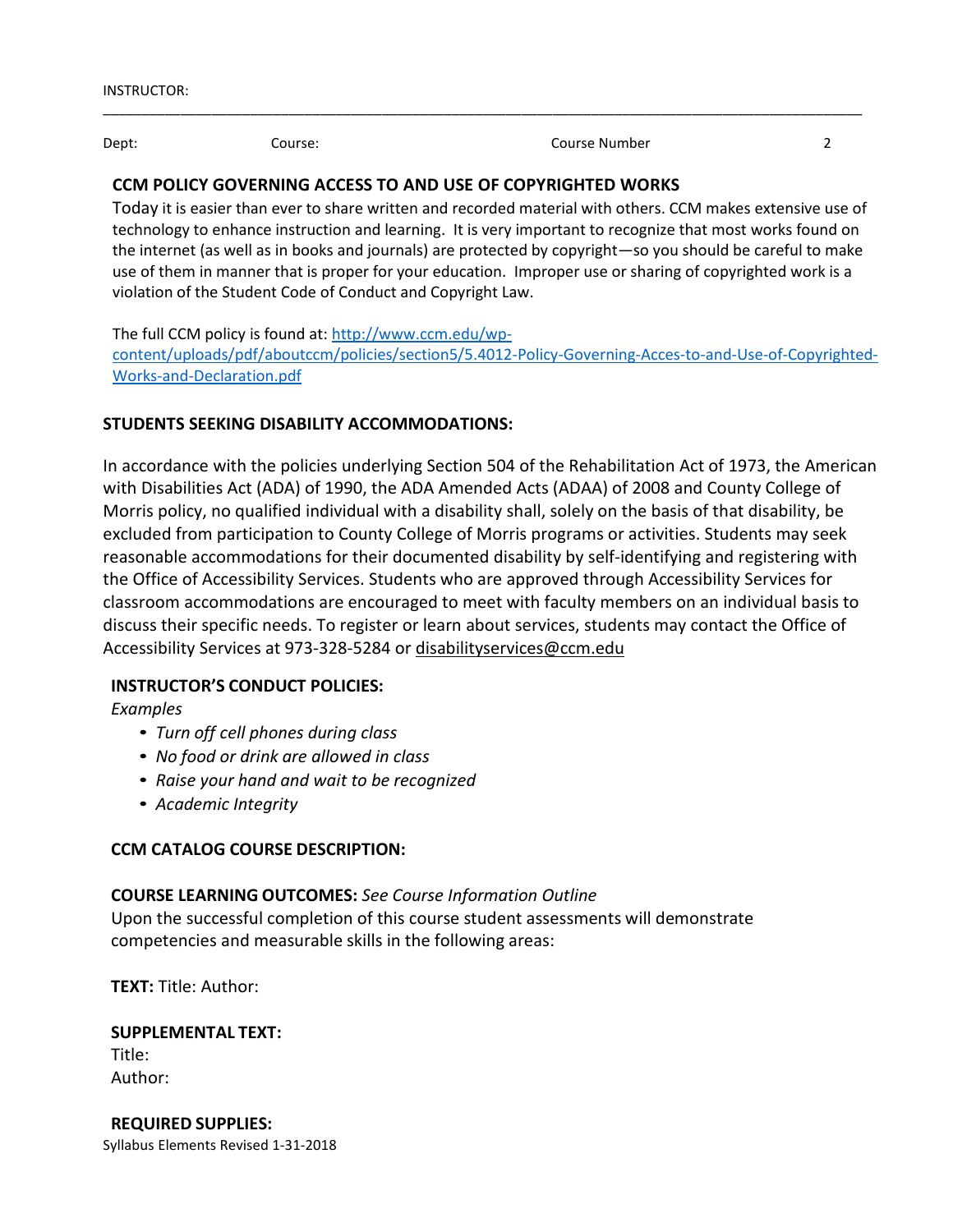Dept: Course: Course: Course Number 3

### **ATTENDANCE DURING INCLEMENT WEATHER:**

**Titan Alert** is the emergency alert system used by CCM to send email, text messages and/or voice phone messages to students, faculty and staff in the event of an emergency or weather-related closing. To see Frequently Asked Questions about Titan Alert and find a link to update your information, go to <http://www.ccm.edu/faculty-staff/infosystems/technology-faqs/titan-alert-faqs/> .

\_\_\_\_\_\_\_\_\_\_\_\_\_\_\_\_\_\_\_\_\_\_\_\_\_\_\_\_\_\_\_\_\_\_\_\_\_\_\_\_\_\_\_\_\_\_\_\_\_\_\_\_\_\_\_\_\_\_\_\_\_\_\_\_\_\_\_\_\_\_\_\_\_\_\_\_\_\_\_\_\_\_\_\_\_\_\_\_\_\_\_\_\_\_\_\_\_\_

Delayed openings and cancellations are also announced on:

- Website
- Emergency closing number 973-328-5580

## **ATTENDANCE POLICY:**

*Indicate how absences, tardiness, and early departure will influence the final grade.*

### **GRADING CRITERIA:**

*Examples*

- *Written Examinations and quizzes: Type, Weight, etc.*
- *Mid-semester and Final Evaluations*
- *Guidelines for Make-up Exams and Quizzes*
- *Homework*
- *Class Participation (Be specific as to how participation will be determined and weighted)*
- *Written Assignments: Type, Weight, Due Dates*
- *Review of Examination Results*
- *Required Skills*
- *Clinical Performance*